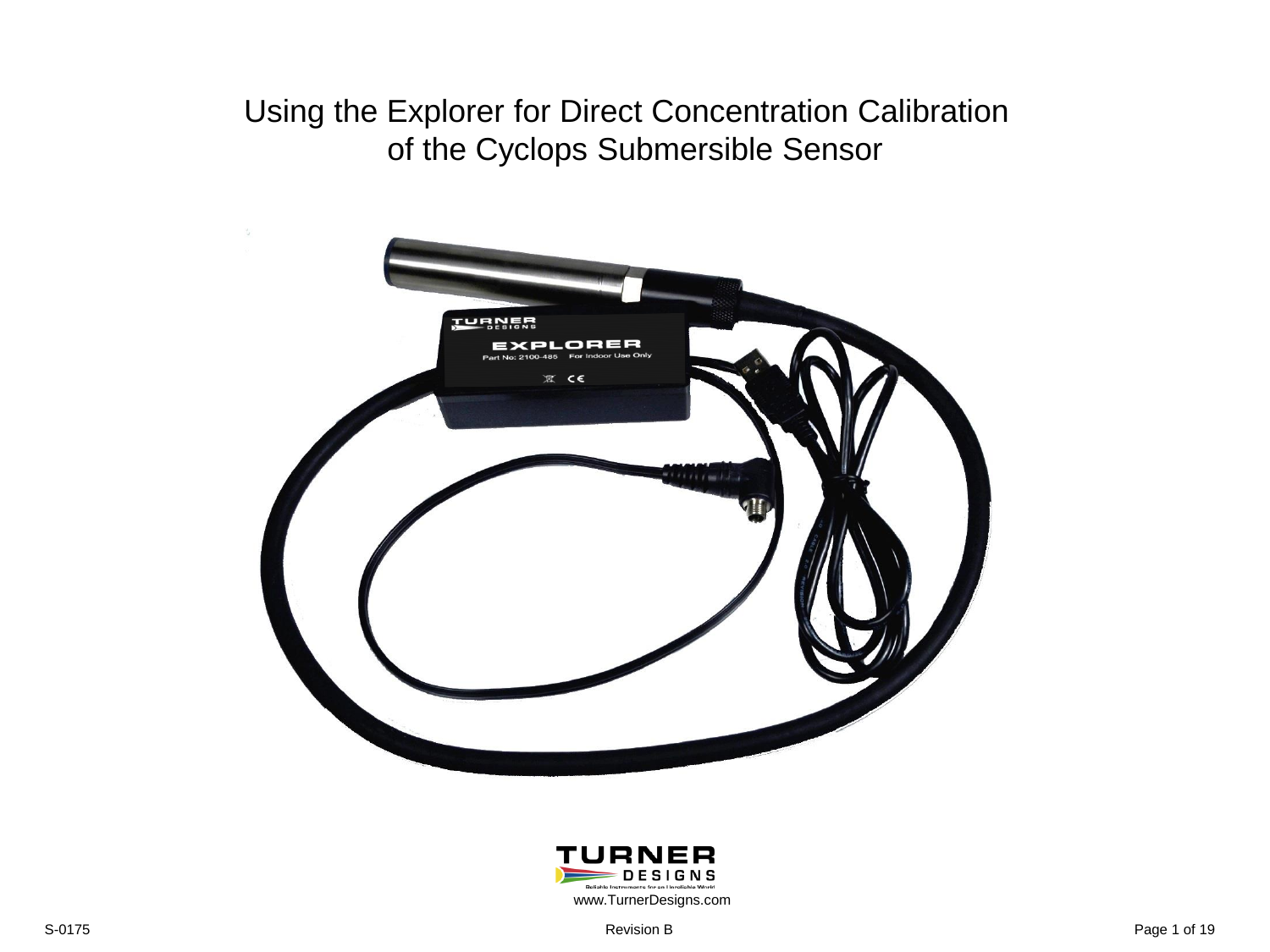## Background Information

The Turner Designs Cyclops Submersible Sensor is an accurate single-channel detector that can be used for many different applications. It is designed for integration into systems from which it receives power and delivers a voltage output proportional to the concentration of the fluorophore of interest in water. This voltage output is interpreted as a Relative Fluorescence Unit (RFU) that is reported as qualitative data. Relative Fluorescence Units can be correlated to actual concentrations by calibrating the Cyclops with standards of known concentrations.

The Explorer is a simple lab tool that interfaces with your Cyclops-7 or Cyclops-6K allowing you to analyze samples, perform functional checks, determine instrument limits, and become familiar with how to use your Cyclops sensor using intuitive software that can be downloaded directly from Turner Designs' website. Plugging directly into the USB port on a computer, the Explorer guides the user through simple GUI controls for more detailed analyses such as determining growth rate of algal cultures, estimating dye concentrations, and exploring physical, chemical, or biological effects on fluorescence properties of materials or organisms.

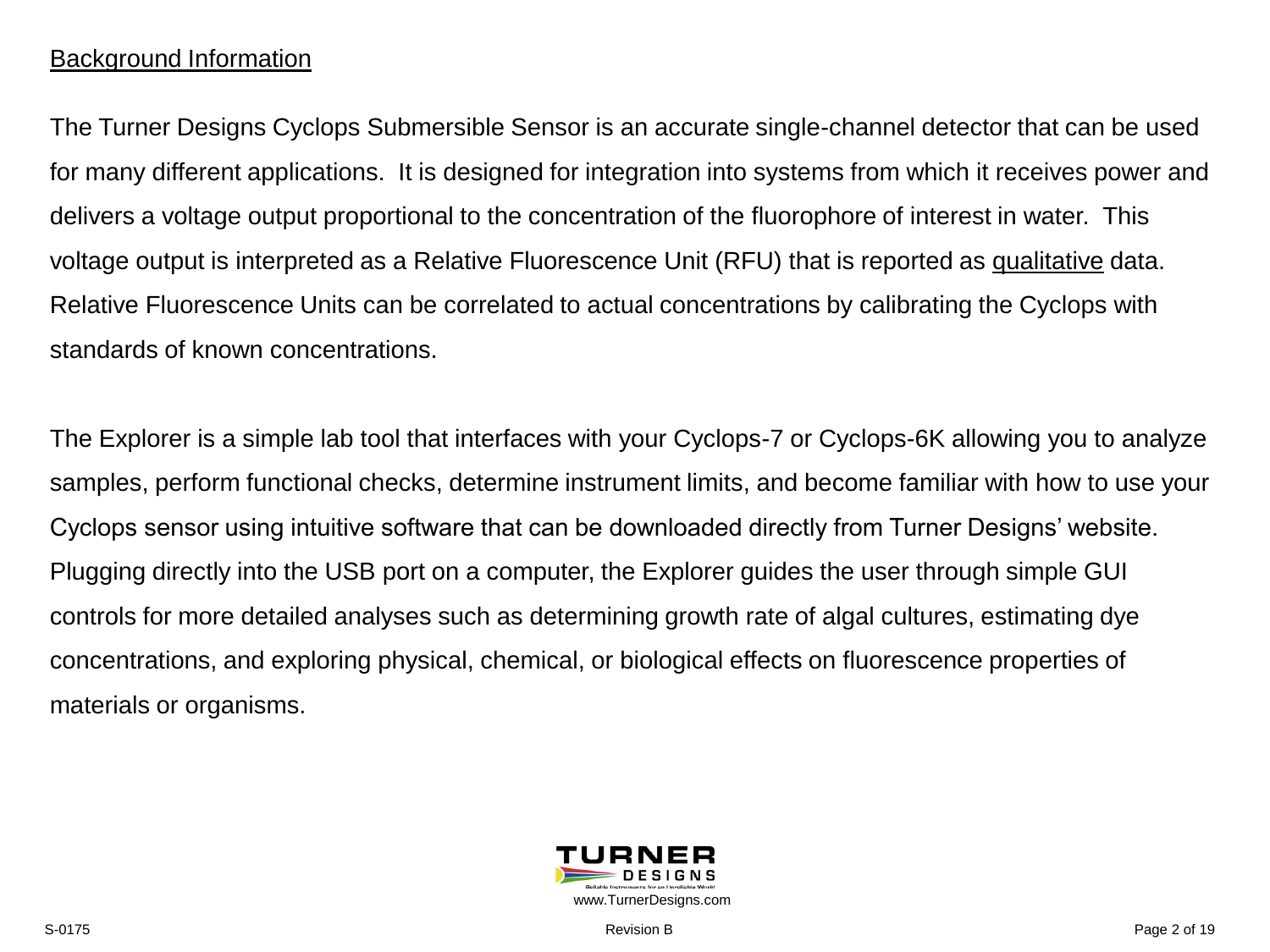The Cyclops can be used in one of three modes:

#### **1. Uncalibrated - Raw Fluorescence Mode**

Values in the Raw Fluorescence Mode are referred to as "Relative Fluorescence Units" (RFU). It is important to note that these values are not blank subtracted or scaled to a standard. They are relative values.

## **2. Uncalibrated - Raw Fluorescence Blank Subtracted Mode**

Values in the Raw Fluorescence Blank Subtracted Mode are noted as RFUB.

These values are blank subtracted to account for background fluorescence that may be present in the sampling conditions but are not scaled to a standard. They are relative values.

#### **3. Direct Concentration Mode**

Values reported in the Direct Concentration Mode are blank subtracted and scaled to a standard solution that has a predetermined standard value.

This presentation steps through using the Explorer to do a Direct Concentration calibration of the Cyclops to ensure values are reported as Blank Subtracted Concentrations in your units of choice.

A Turner Designs DataBank <http://www.turnerdesigns.com/t2/doc/tech-notes/S-0173.pdf> or a digital volt meter can also be used to calibrate the Cyclops.

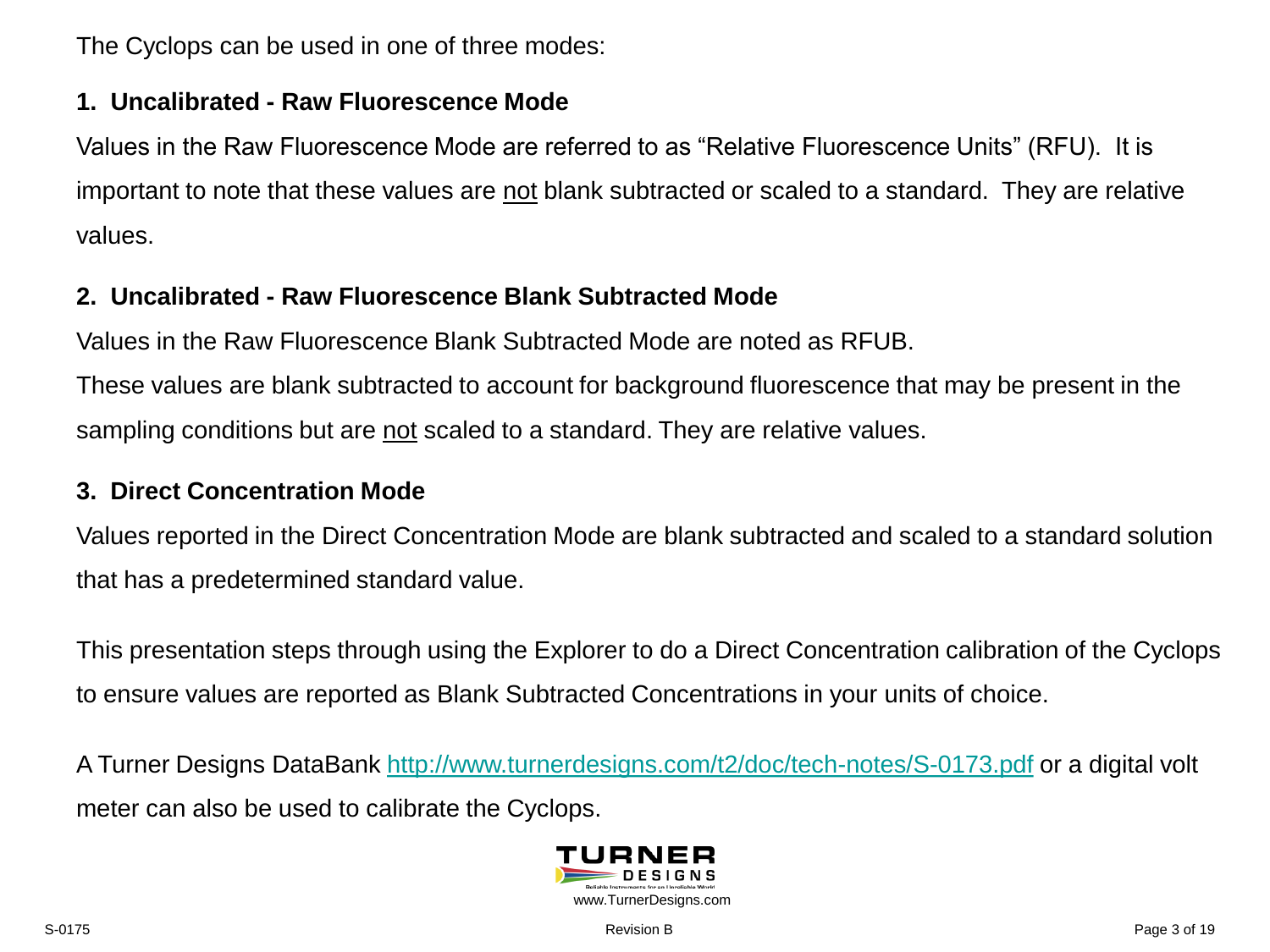#### **The tools required for this example are:**

- The Explorer, AC power source and computer loaded with Explorer software.
- Cyclops-7 configured with Rhodamine optics.
- Two glass containers and a non-reflective black surface. The containers should be large enough to ensure that the sensor face can be submerged with more than 3 inches above the bottom of the container and more than 2 inches clearance between the circumference of the sensor and the inside surface of the container.
- If you want, you can use a shade cap as an optical backstop for the sensor. If you do, a smaller volume container can be used, as long as the shade cap and sensor face can be submerged. If using the shade cap, you do not need a non-reflective black surface.
- Deionized or ultrapure water
- Rhodamine Calibration Standard 100ppb concentration.

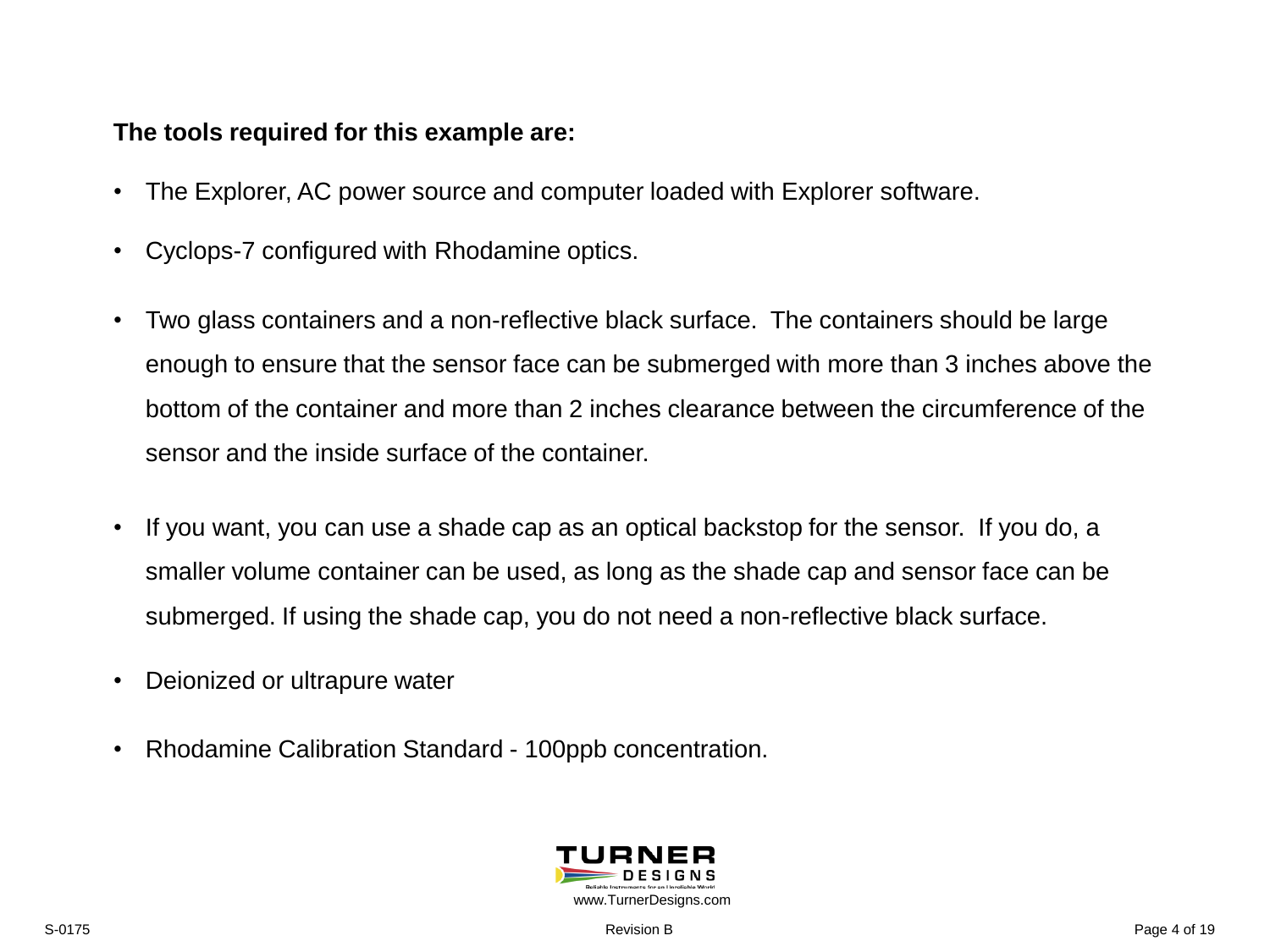The first step is to prepare your blank for calibration:

Fill your glass container with deionized or ultrapure water and set aside. Fill the container full enough that there are more than 3 inches of water from the bottom. This will ensure that you are able to completely submerge the optical face of the sensor and still have the recommended 3 inches of water above the bottom of the container. If you are using the shade cap you want to be sure that there is enough water to fully submerge the shade cap as well as the optical face of the sensor.





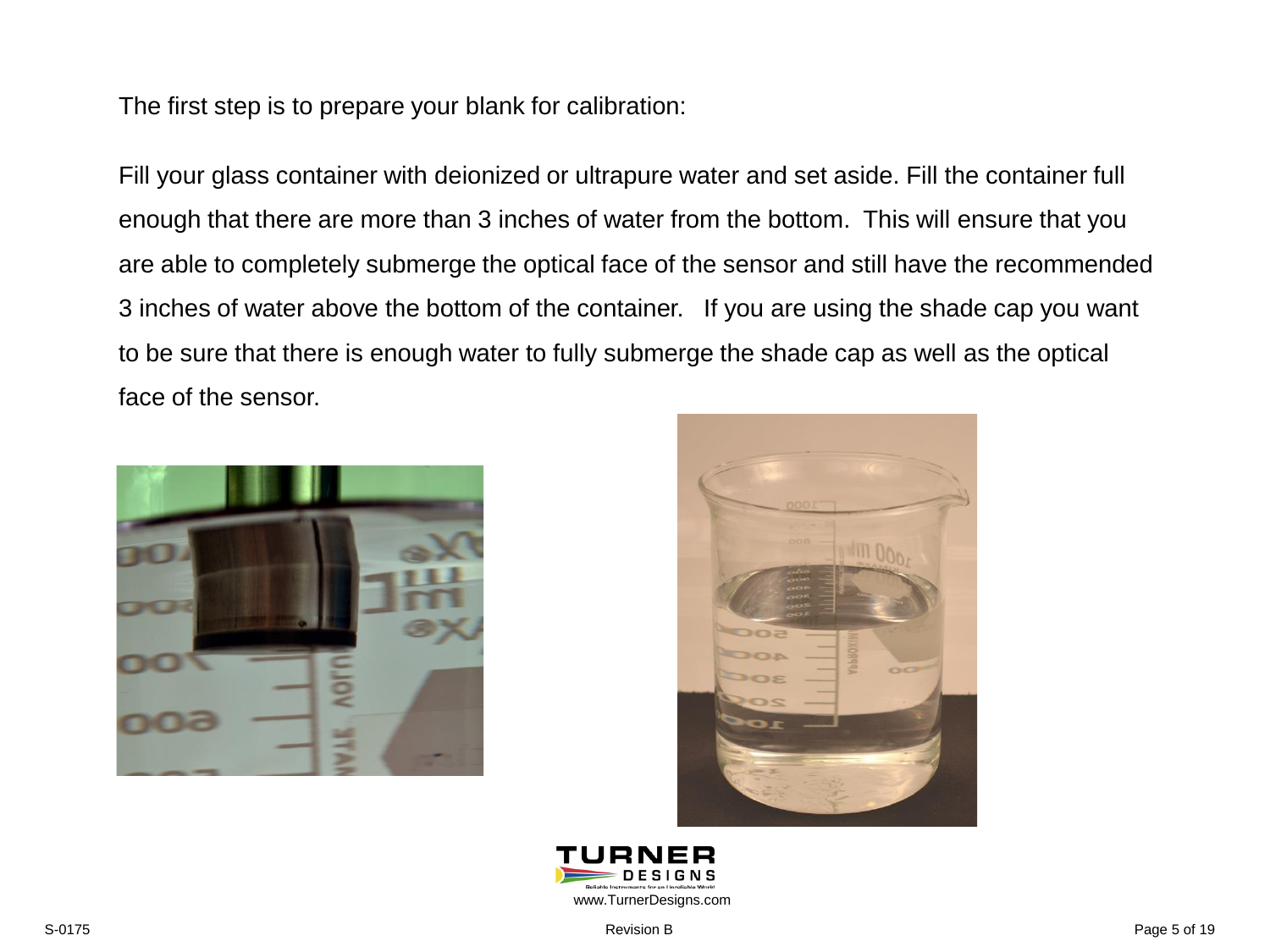Next you need to prepare your Rhodamine Calibration Standard:

Fill another glass container with the Rhodamine Calibration Standard and set aside. This container should also be filled with roughly the same volume of standard as the

blank container.



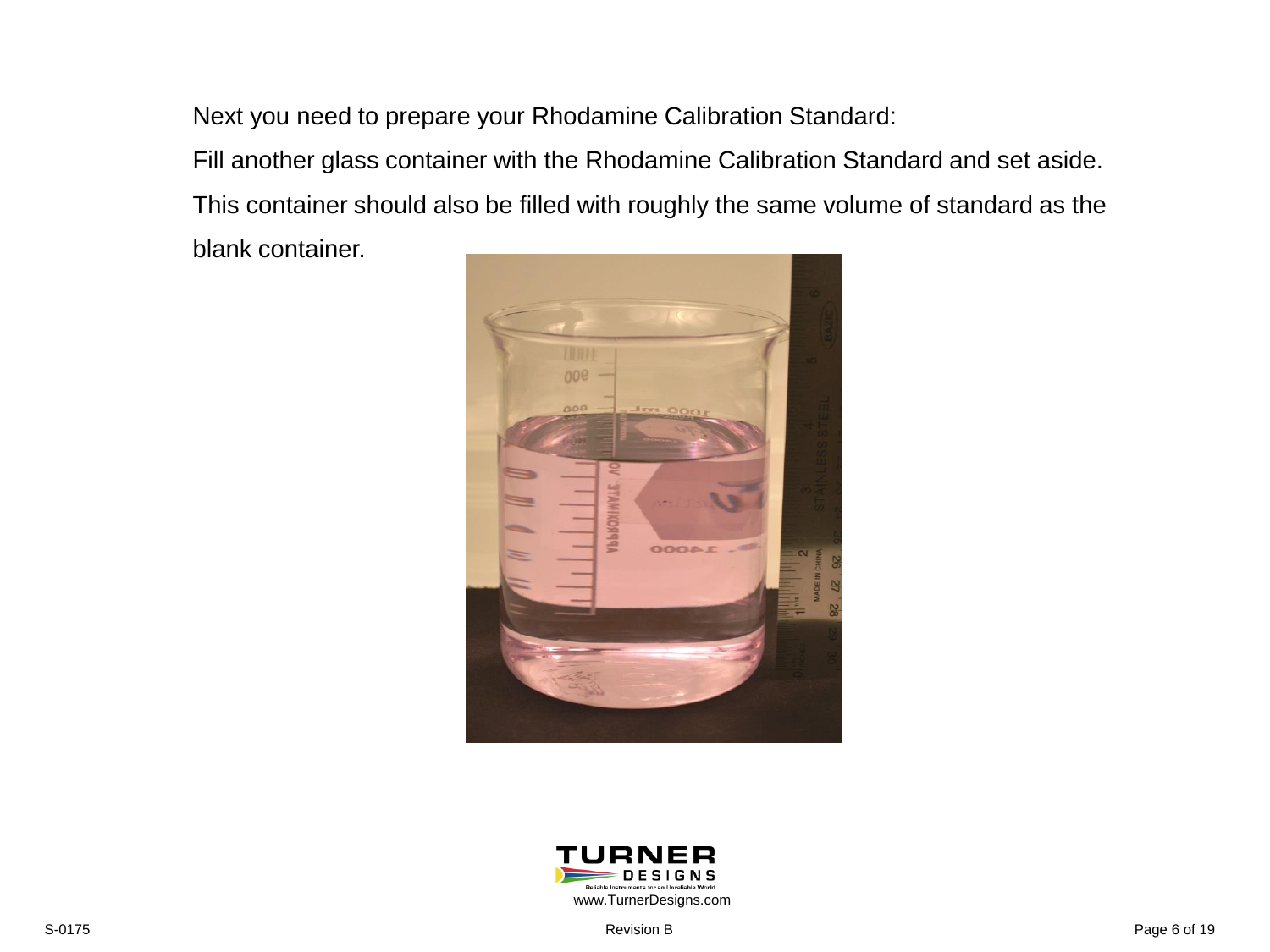#### Explorer Setup

This presentation assumes that you have installed the Explorer Driver and Software onto a computer. Explorer Software and instructions are available on the Turner Designs Website:

#### **Explorer Software & Firmware**

[Explorer Driver](http://docs.turnerdesigns.com/t2/sw/Cyclops-Explorer-Driver.zip) [Explorer Software](http://docs.turnerdesigns.com/t2/sw/Cyclops-Explorer-Software.zip) **[Installation and Operating Instructions](http://docs.turnerdesigns.com/t2/doc/instructions/998-2148.pdf)** 

Please contact our **Technical Support** department if you have questions.

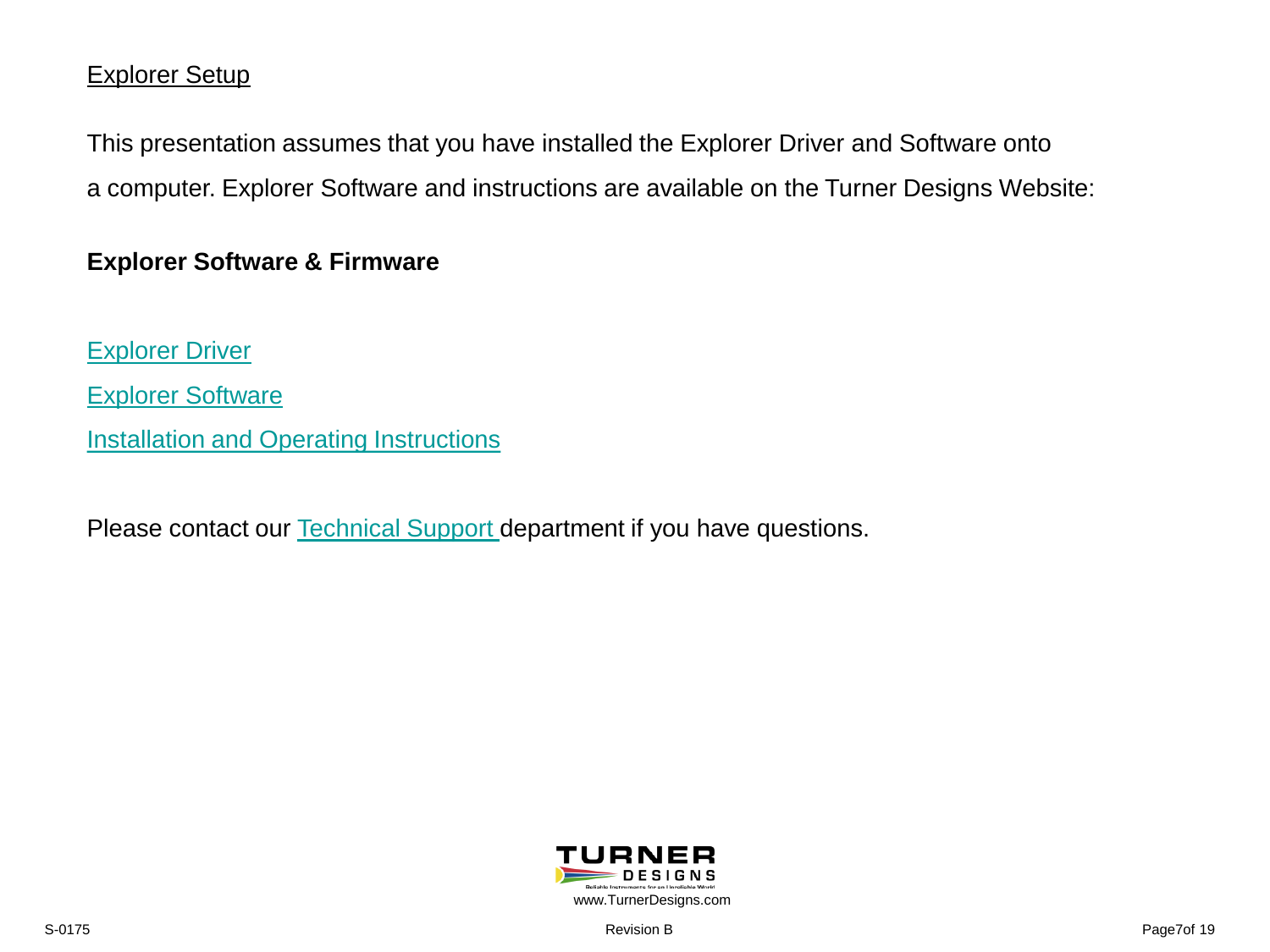Now get the Explorer Software up and running.

Start Explorer software located in the Turner Designs folder accessible from the Windows Start menu.



Once the software is started, connect your Cyclops to the Explorer. Be sure to align the pins carefully and tighten the locking sleeve to secure the sensor.

Then, connect the Explorer to a USB port of your computer.

Finally, supply power to the Explorer via the power connector.

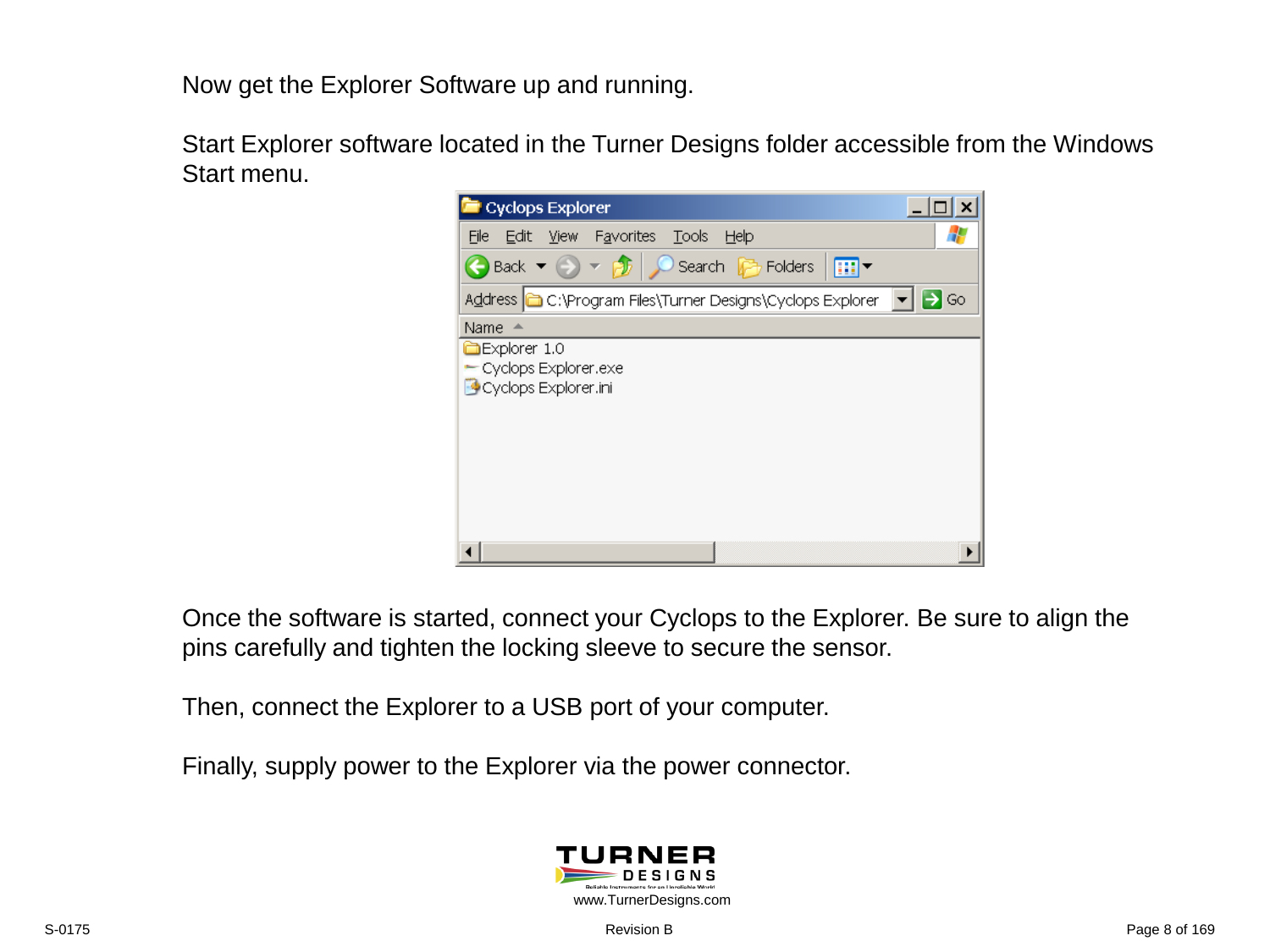Make sure the Explorer is connected to the correct COM port on your computer.

Open the Device Manager and confirm the COM port.



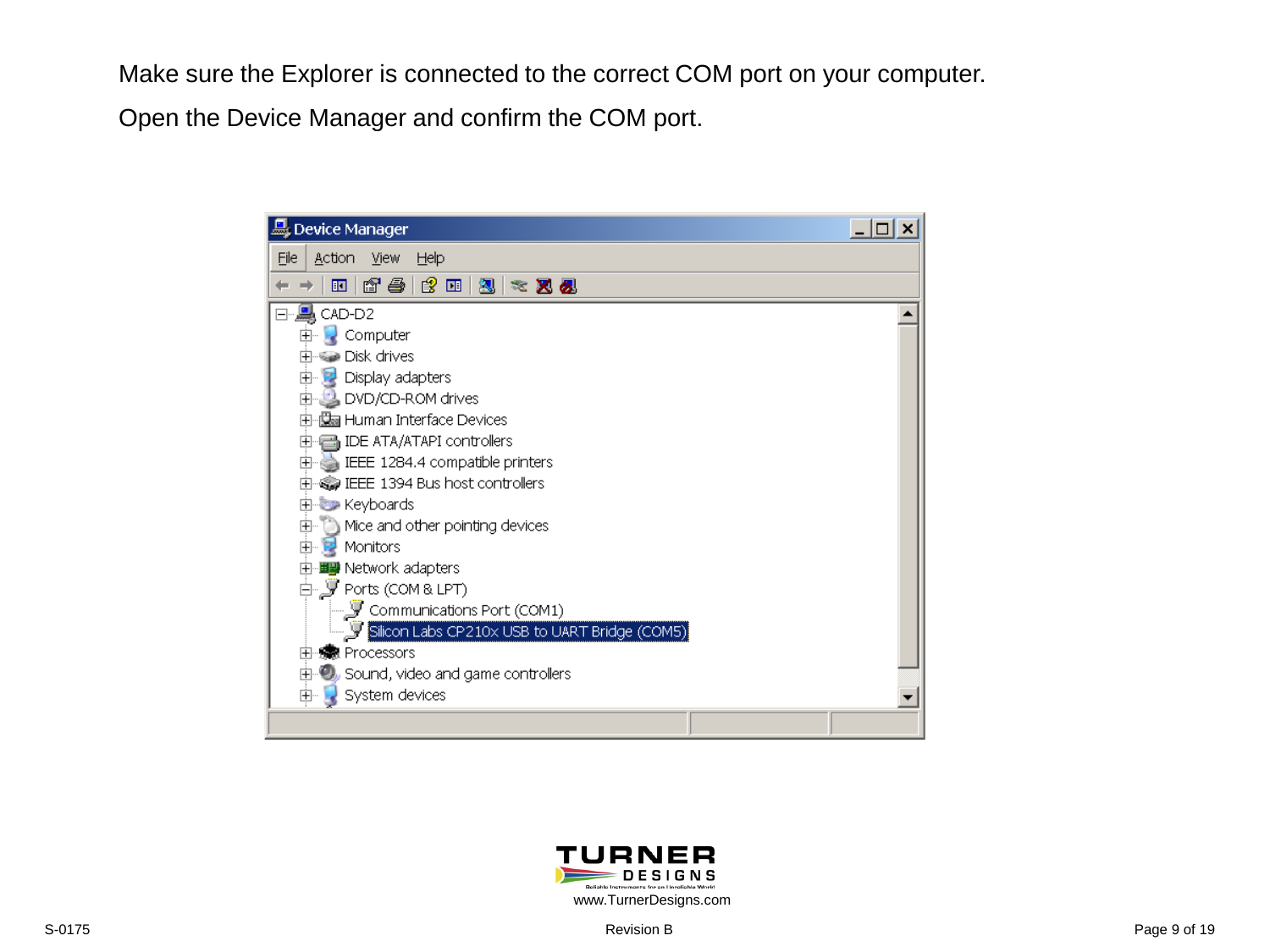Select the COM port the Explorer cable is plugged into. Selecting the correct COM port will highlight the green marker to the left of the "Connected" title, indicating the computer and the Explorer cable have established communication.

| <b>Cyclops Explorer</b>           |       |                        |      |               | $\Box$ o $\Box$       |
|-----------------------------------|-------|------------------------|------|---------------|-----------------------|
| Select COM Port Help<br>Eile      |       |                        |      |               |                       |
| <b>TURNER</b><br>$\equiv$ DESIGNS |       | Connected Sensor Power |      | Quick Capture | Continuous Capture    |
| Clear Data<br>Auto Gain           |       |                        |      |               | Show Grapl<br>П       |
|                                   |       | Date                   | Time | Gain          | mV                    |
| $1 \times$ Gain                   |       |                        |      |               |                       |
| $10\times$ Gain                   |       |                        |      |               |                       |
| $100 \times$ Gain                 |       |                        |      |               |                       |
|                                   |       |                        |      |               |                       |
|                                   |       |                        |      |               |                       |
| Continuous Captu                  | $\pm$ |                        |      |               |                       |
| Interval<br>Min.<br>Sec<br>Hr.    |       |                        |      |               |                       |
| 골<br><u>이름이름</u> 1                |       |                        |      |               |                       |
|                                   |       |                        |      |               |                       |
|                                   |       | $\lvert \cdot \rvert$  |      |               | $\blacktriangleright$ |
|                                   |       |                        |      |               |                       |
|                                   |       |                        |      |               |                       |
|                                   |       |                        |      |               |                       |

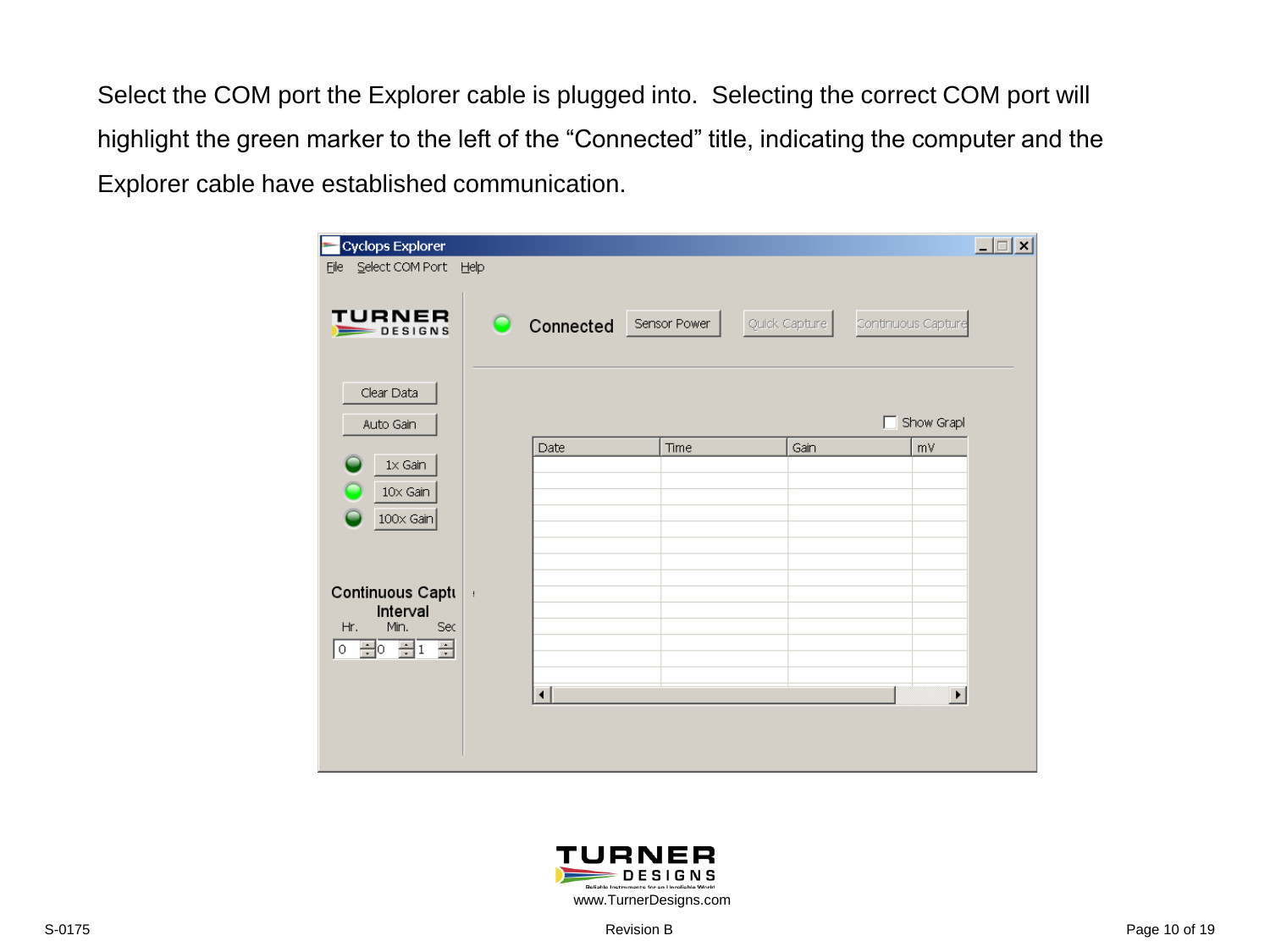Click the "Sensor Power" button to power the Cyclops sensor. The LED on the sensor should illuminate. If you are using a PTSA, Crude Oil, Refined Fuels, CDOM/FDOM, Optical Brighteners, or Tryptophan Cyclops with a UV LED, *do not look directly at the optical face of the sensor as it may cause damage to your eye.* **Hold a white sheet** of paper in front of the optical face. You should see blue light on the sheet of paper

indicating the UV LED is functioning properly.

| <b>Cyclops Application</b>             | <b>Light Source</b> |  |
|----------------------------------------|---------------------|--|
| Tryptophan                             |                     |  |
| Refine Fuels                           | Deep UV LED         |  |
| <b>PTSA</b>                            |                     |  |
| Crude Oil                              | UV LED              |  |
| <b>Optical Brighteners</b>             |                     |  |
| CDOM/FDOM                              |                     |  |
| Fluorescein Dye                        | <b>Blue LED</b>     |  |
| Chl a in vivo (Blue Excitation)        |                     |  |
| Phycoerythrin (Marine Cyanobacteria)   | Green LED           |  |
| Rhodamine Dye                          |                     |  |
| Phycocyanin (Freshwater Cyanobacteria) | <b>Yellow LED</b>   |  |
| Chl in vivo (Red Excitation)           | Red LED             |  |
| Turbidity                              | IR LED              |  |



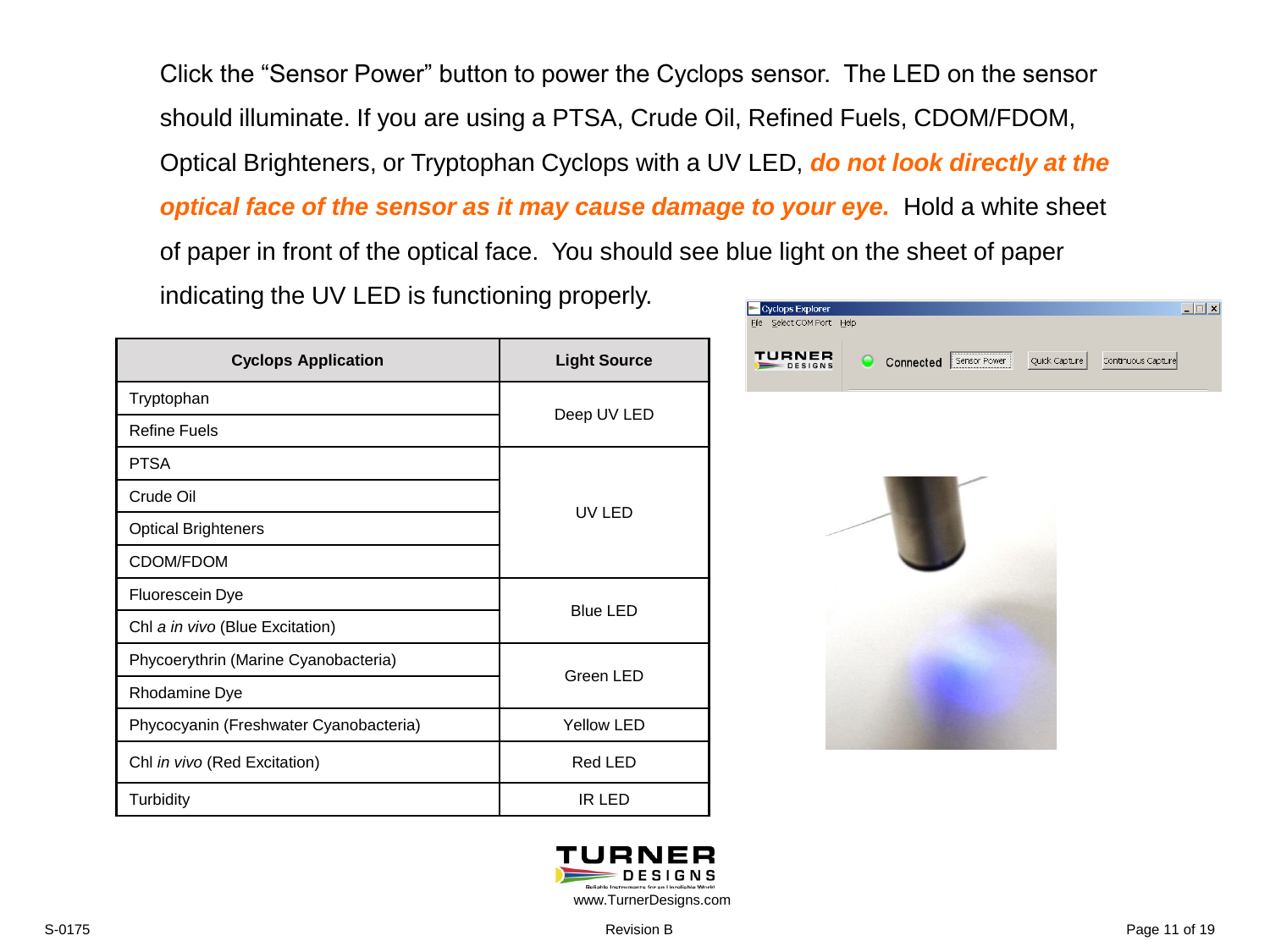Cyclops sensors can be used to collect data in any of 3 gain settings. Each gain setting has its own range of concentrations

- The 100x gain is the most sensitive and is used for very low concentration detection, but offers the smallest overall range.
- The 10x gain is the most appropriate to use if you are unsure of what is best for your specific samples. This gain has good minimum detection limit as well as a good detectable range of concentrations.
- The 1x gain is the least sensitive and is recommended for utilizing the complete range of the instrument.

If you do not want to specify a gain, the Explorer has an Auto Gain feature. When selected the Explorer software will automatically select the best gain for the sample being read.

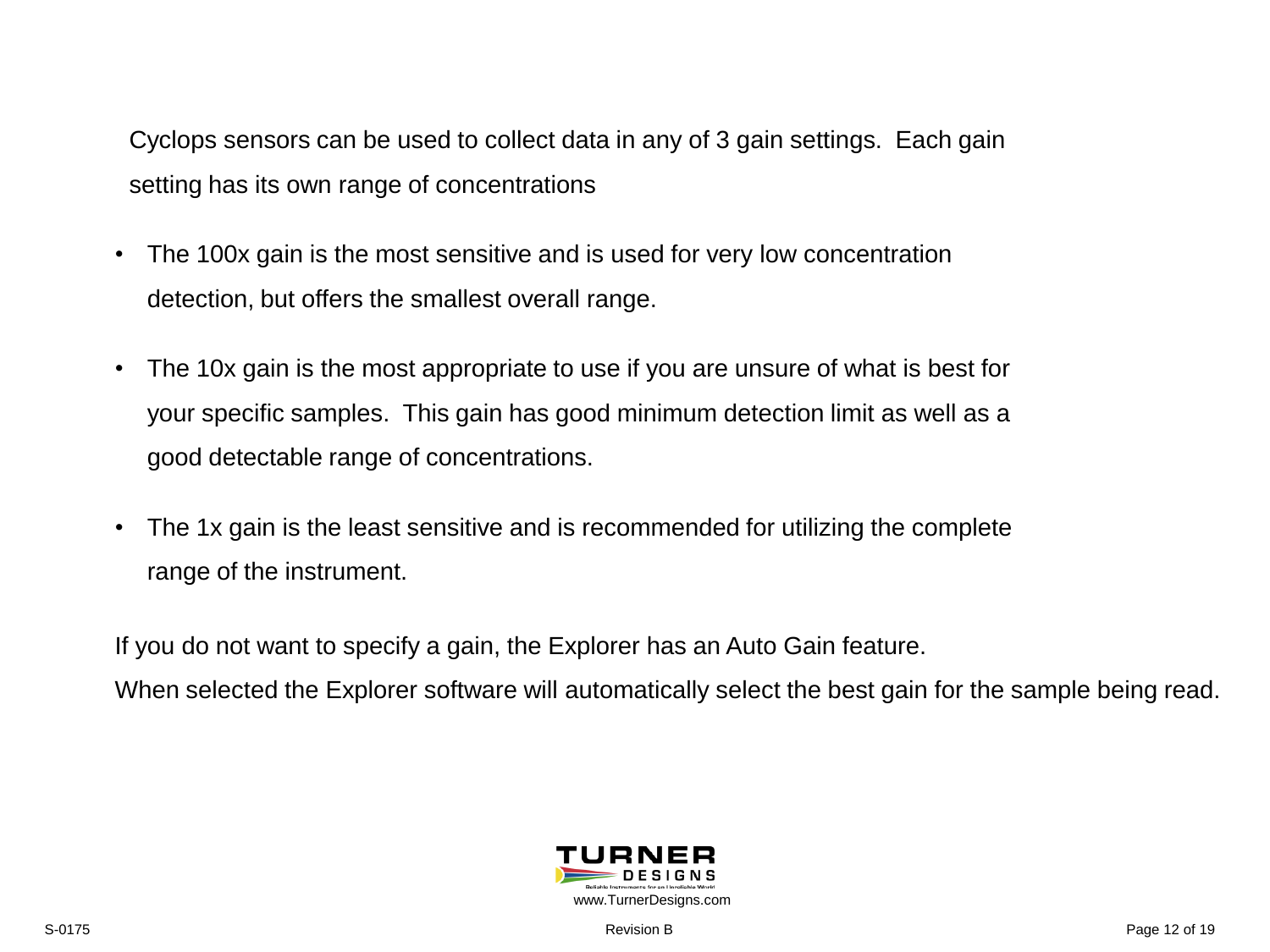For this example start with the 100x, the most sensitive gain setting. Select the 100x gain button and place the sensor in your blank solution. Make sure there are no bubbles on the optical face.

At this point you can either select Quick Capture or Continuous Capture.

Quick Capture – is used to capture one data point with each click of the "Quick Capture" button.

Continuous Capture – is used to capture data continuously at a given sample interval. Once the "Continuous Capture" button is clicked, data will be displayed in the Data View section of the screen at the set sample interval. To stop continuous capture, simply click the button again.

We are selecting Continuous Capture.





**DATU** 

no



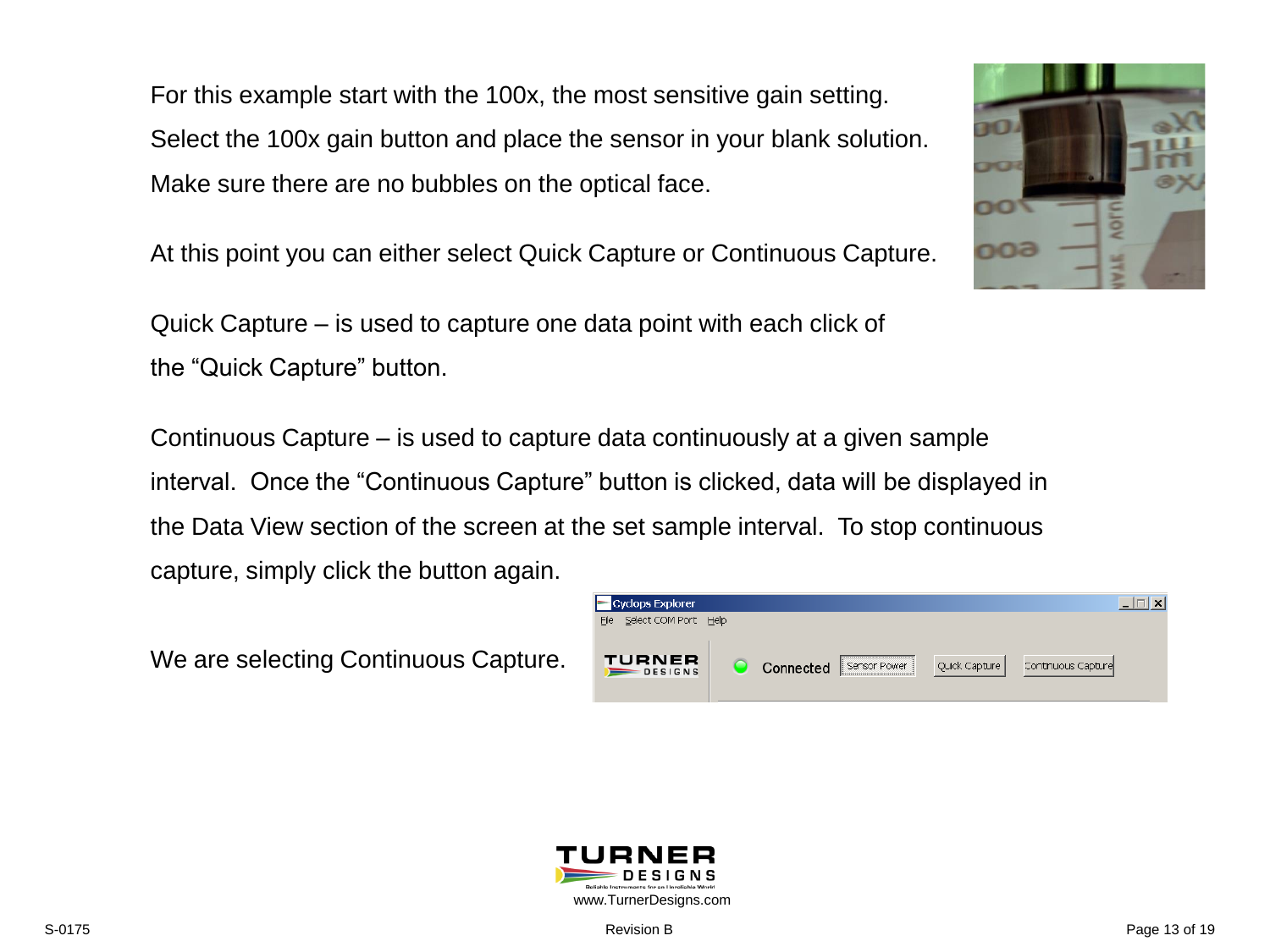Data for the sensor in the blank solution is now appearing on the screen.

| <b>Cyclops Explorer</b><br>Select COM Port Help<br>Eile<br>TURNER<br>DESIGNS | Connected<br>$\blacksquare$ | Sensor Power     | Quick Capture    | Continuous Capture     | $\Box$ $\Box$ $\times$ |
|------------------------------------------------------------------------------|-----------------------------|------------------|------------------|------------------------|------------------------|
| Clear Data<br>Auto Gain                                                      | $235$ mV                    |                  |                  | Show Grapl             |                        |
|                                                                              | Date                        | Time<br>$\cdots$ | Gain<br>$\cdots$ | $\blacktriangle$<br>mV |                        |
| $1 \times$ Gain                                                              | 10/22/2013                  | 15:27:44         | $100\times$      | 311                    |                        |
|                                                                              | 10/22/2013                  | 15:27:45         | $100\times$      | 282                    |                        |
| $10\times$ Gain                                                              | 10/22/2013                  | 15:27:46         | $100\times$      | 242                    |                        |
|                                                                              | 10/22/2013                  | 15:27:47         | $100\times$      | 217                    |                        |
| $100 \times$ Gain                                                            | 10/22/2013                  | 15:27:48         | $100\times$      | 215                    |                        |
|                                                                              | 10/22/2013                  | 15:27:49         | $100\times$      | 222                    |                        |
|                                                                              | 10/22/2013                  | 15:27:50         | $100\times$      | 187                    |                        |
|                                                                              | 10/22/2013                  | 15:27:51         | $100\times$      | 201                    |                        |
| Continuous Captu                                                             | 10/22/2013                  | 15:27:52         | $100\times$      | 192                    |                        |
| Interval                                                                     | 10/22/2013                  | 15:27:53         | $100\times$      | 217                    |                        |
| Min.<br>Hr.<br>Sec                                                           | 10/22/2013                  | 15:27:54         | $100\times$      | 224                    |                        |
| $\exists$<br>글<br>클어<br>$\circ$                                              | 10/22/2013                  | 15:27:55         | $100\times$      | 206                    |                        |
|                                                                              | 10/22/2013                  | 15:27:56         | $100\times$      | 210                    |                        |
|                                                                              | 10/22/2013                  | 15:27:57         | $100\times$      | 235                    |                        |
|                                                                              | $\left  \cdot \right $      |                  |                  | $\blacktriangleright$  |                        |
|                                                                              |                             |                  |                  |                        |                        |

You can change the gain setting from 100x to10x or 1x by selecting the appropriate buttons on the screen. Observe how the voltage response changes depending on the gain setting selected.

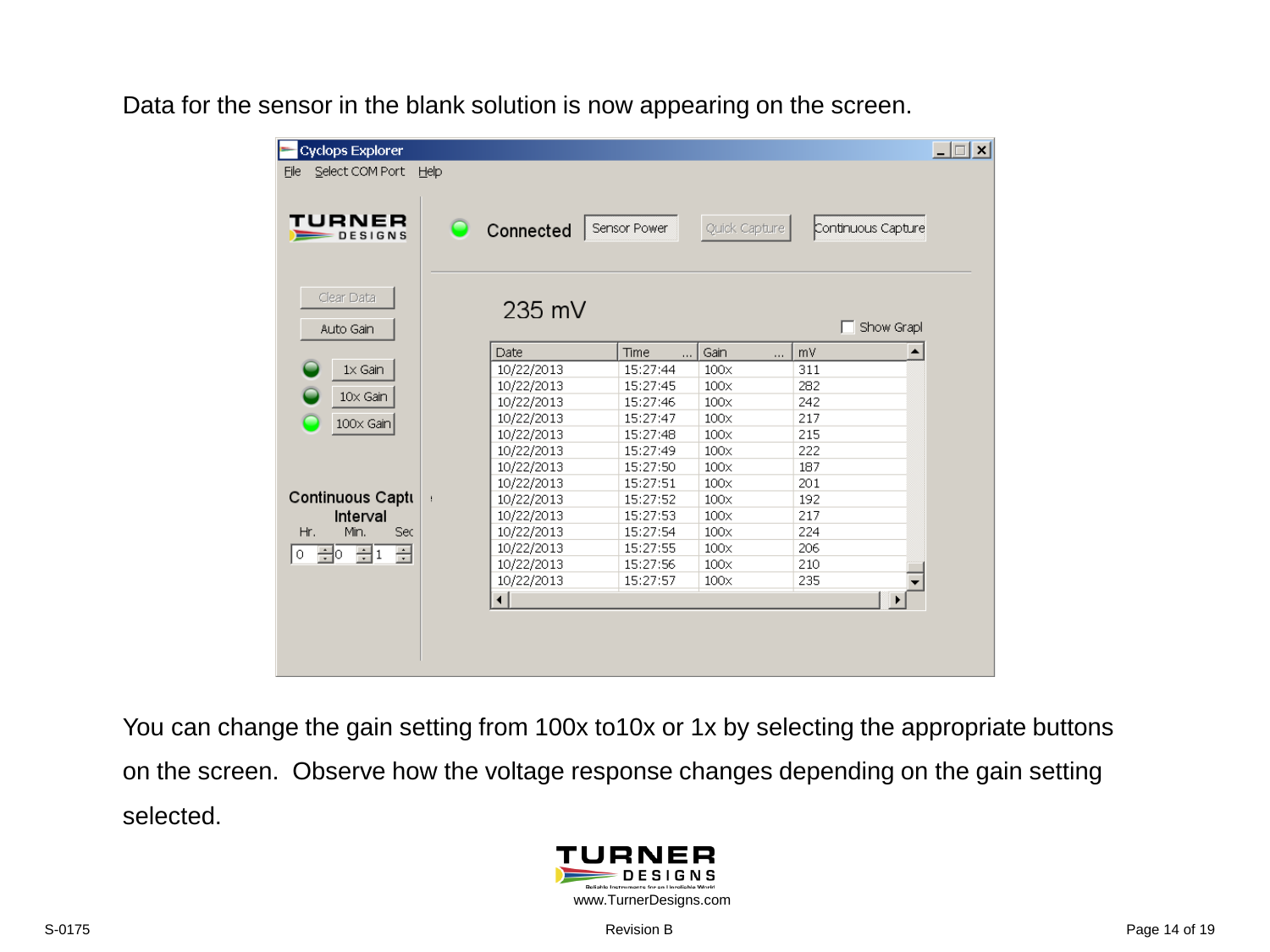# $10X$  and  $1X$

| <b>Cyclops Explorer</b><br>Select COM Port Help<br>File |                      |                  |                 |                    | $ \Box$ $\times$ |
|---------------------------------------------------------|----------------------|------------------|-----------------|--------------------|------------------|
| TURNER<br>DESIGNS                                       | Connected            | Sensor Power     | Quick Capture   | Continuous Capture |                  |
| Clear Data<br>Auto Gain                                 | $45 \text{ mV}$      |                  |                 | Show Grapl         |                  |
|                                                         | Date                 | Time<br>$\cdots$ | Gain<br>        | ▲<br>mV            |                  |
| $1\times$ Gain                                          | 10/22/2013           | 15:29:25         | $10\times$      | 45                 |                  |
|                                                         | 10/22/2013           | 15:29:26         | $10\times$      | 49                 |                  |
| $\sqrt{10} \times$ Gain                                 | 10/22/2013           | 15:29:27         | 10 <sub>X</sub> | 57                 |                  |
| 100x Gain                                               | 10/22/2013           | 15:29:28         | $10\times$      | 63                 |                  |
|                                                         | 10/22/2013           | 15:29:29         | $10\times$      | 49                 |                  |
|                                                         | 10/22/2013           | 15:29:30         | $10\times$      | 40                 |                  |
|                                                         | 10/22/2013           | 15:29:31         | $10\times$      | 40                 |                  |
|                                                         | 10/22/2013           | 15:29:32         | $10\times$      | 40                 |                  |
| Continuous Captu                                        | 10/22/2013           | 15:29:33         | $10\times$      | 40                 |                  |
| Interval                                                | 10/22/2013           | 15:29:34         | $10\times$      | 43                 |                  |
| Hr.<br>Min.<br>Sec                                      | 10/22/2013           | 15:29:35         | $10\times$      | 38                 |                  |
| $\div$<br>$\pm 1$<br>$\div$ 0<br>۱o                     | 10/22/2013           | 15:29:36         | $10\times$      | 40                 |                  |
|                                                         | 10/22/2013           | 15:29:37         | $10\times$      | 40                 |                  |
|                                                         | 10/22/2013           | 15:29:38         | $10\times$      | 45                 |                  |
|                                                         | $\blacktriangleleft$ |                  |                 |                    |                  |
|                                                         |                      |                  |                 |                    |                  |
|                                                         |                      |                  |                 |                    |                  |
|                                                         |                      |                  |                 |                    |                  |
|                                                         |                      |                  |                 |                    |                  |

| <b>Cyclops Explorer</b><br>Select COM Port<br>Eile | Help |                      |              |                  |                    | $  \Box   \Box   \times  $ |
|----------------------------------------------------|------|----------------------|--------------|------------------|--------------------|----------------------------|
| TURNER<br>$=$ DESIGNS                              |      | Connected            | Sensor Power | Quick Capture    | Continuous Capture |                            |
|                                                    |      |                      |              |                  |                    |                            |
| Clear Data<br>Auto Gain                            |      | $24 \text{ mV}$      |              |                  | Show Grapl         |                            |
|                                                    |      | Date                 | Time<br>     | Gain<br>$\cdots$ | ▲<br>mV            |                            |
| $\sqrt{1} \times$ Gain                             |      | 10/22/2013           | 15:30:36     | $1\times$        | 22                 |                            |
|                                                    |      | 10/22/2013           | 15:30:37     | $1\times$        | 22                 |                            |
| $10\times$ Gain                                    |      | 10/22/2013           | 15:30:38     | $1\times$        | 24                 |                            |
| 100x Gain                                          |      | 10/22/2013           | 15:30:39     | $1\times$        | 24                 |                            |
|                                                    |      | 10/22/2013           | 15:30:40     | $1\times$        | 24                 |                            |
|                                                    |      | 10/22/2013           | 15:30:41     | $1\times$        | 22                 |                            |
|                                                    |      | 10/22/2013           | 15:30:42     | $1\times$        | 24                 |                            |
|                                                    |      | 10/22/2013           | 15:30:43     | $1\times$        | 24                 |                            |
| Continuous Captu                                   | ŧ    | 10/22/2013           | 15:30:44     | $1\times$        | 24                 |                            |
| Interval                                           |      | 10/22/2013           | 15:30:45     | $1\times$        | 24                 |                            |
| Min.<br>Sec<br>Hr.                                 |      | 10/22/2013           | 15:30:46     | $1\times$        | 24                 |                            |
| ÷<br>$\Box$<br>$\div$ 0<br>$\circ$                 |      | 10/22/2013           | 15:30:47     | $1\times$        | 24                 |                            |
|                                                    |      | 10/22/2013           | 15:30:48     | $1\times$        | 24                 |                            |
|                                                    |      | 10/22/2013           | 15:30:49     | $1\times$        | 24                 |                            |
|                                                    |      | $\blacktriangleleft$ |              |                  | $\overline{ }$     |                            |
|                                                    |      |                      |              |                  |                    |                            |
|                                                    |      |                      |              |                  |                    |                            |
|                                                    |      |                      |              |                  |                    |                            |
|                                                    |      |                      |              |                  |                    |                            |

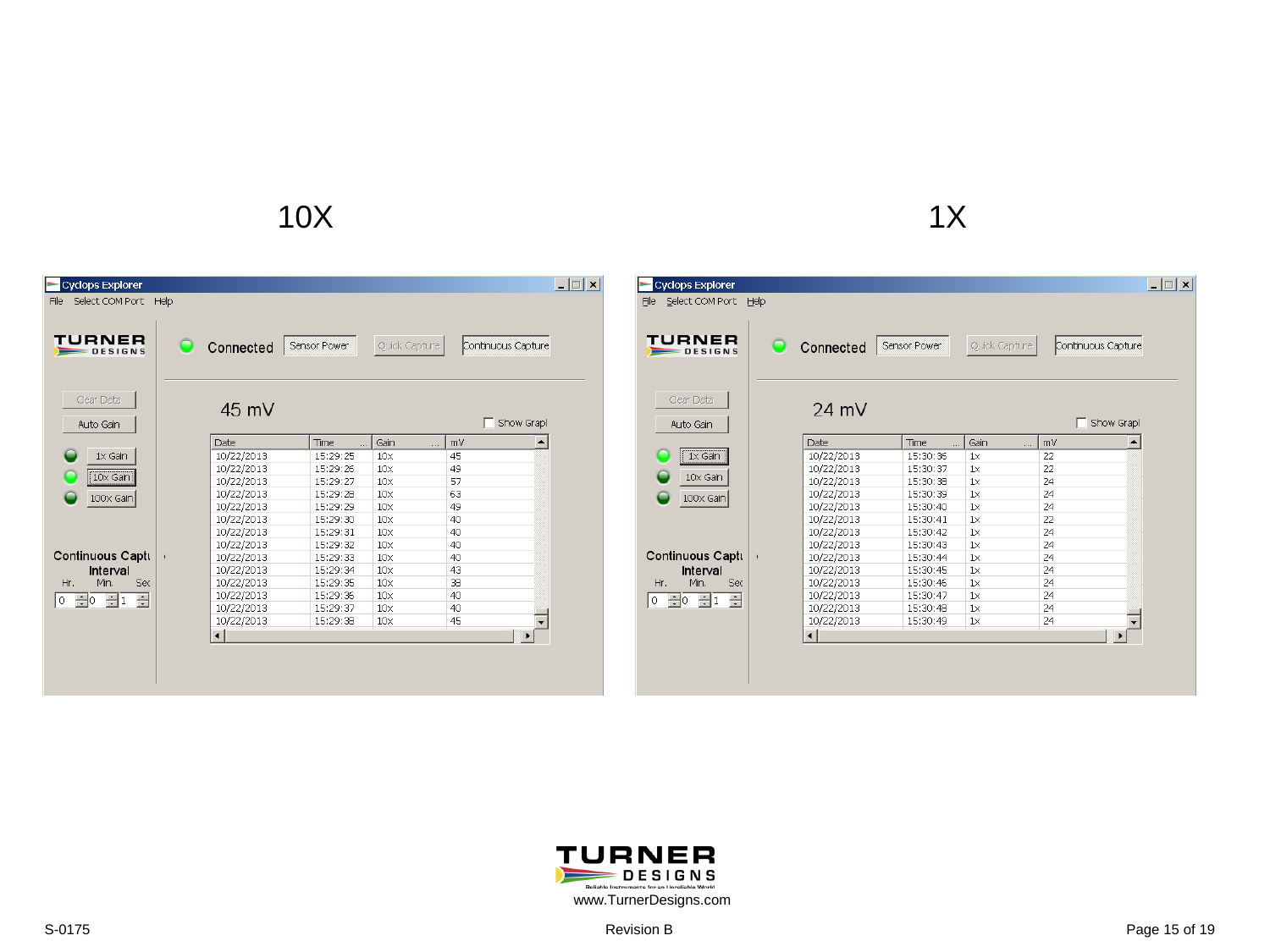Next, put your sensor in the 100ppb Rhodamine standard solution and repeat the steps above, selecting each gain setting, capturing the data and noting the voltage for each of the gain settings with a known concentration.



| <b>Cyclops Explorer</b><br>Select COM Port<br>File<br>TURNER<br>$\equiv$ DESIGNS | Help | Connected            | Sensor Power      | Quick Capture    | Continuous Capture | $ \Box$ $\times$ |
|----------------------------------------------------------------------------------|------|----------------------|-------------------|------------------|--------------------|------------------|
| Clear Data<br>Auto Gain                                                          |      | 879 mV               |                   |                  | Show Grapl         |                  |
|                                                                                  |      | Date                 | Time<br>$\ddotsc$ | Gain<br>$\cdots$ | ▲<br>mV            |                  |
| $1 \times$ Gain                                                                  |      | 10/22/2013           | 15:32:38          | 100x             | 871                |                  |
|                                                                                  |      | 10/22/2013           | 15:32:39          | $100\times$      | 869                |                  |
| $10\times$ Gain                                                                  |      | 10/22/2013           | 15:32:40          | $100\times$      | 876                |                  |
| 100x Gain                                                                        |      | 10/22/2013           | 15:32:41          | $100\times$      | 853                |                  |
|                                                                                  |      | 10/22/2013           | 15:32:42          | $100\times$      | 874                |                  |
|                                                                                  |      | 10/22/2013           | 15:32:43          | 100x             | 874                |                  |
|                                                                                  |      | 10/22/2013           | 15:32:44          | $100\times$      | 888                |                  |
|                                                                                  |      | 10/22/2013           | 15:32:45          | $100\times$      | 879                |                  |
| Continuous Captu                                                                 |      | 10/22/2013           | 15:32:46          | $100\times$      | 871                |                  |
| Interval                                                                         |      | 10/22/2013           | 15:32:47          | $100\times$      | 883                |                  |
| Min.<br>Sec<br>Hr.                                                               |      | 10/22/2013           | 15:32:48          | $100\times$      | 888                |                  |
| $\div$<br>$\overline{\Xi}$ 1<br>$\div$ 0<br>0                                    |      | 10/22/2013           | 15:32:49          | 100x             | 888                |                  |
|                                                                                  |      | 10/22/2013           | 15:32:50          | $100\times$      | 879                |                  |
|                                                                                  |      | 10/22/2013           | 15:32:51          | $100\times$      | 879                |                  |
|                                                                                  |      | $\blacktriangleleft$ |                   |                  | ▶                  |                  |
|                                                                                  |      |                      |                   |                  |                    |                  |
|                                                                                  |      |                      |                   |                  |                    |                  |
|                                                                                  |      |                      |                   |                  |                    |                  |
|                                                                                  |      |                      |                   |                  |                    |                  |

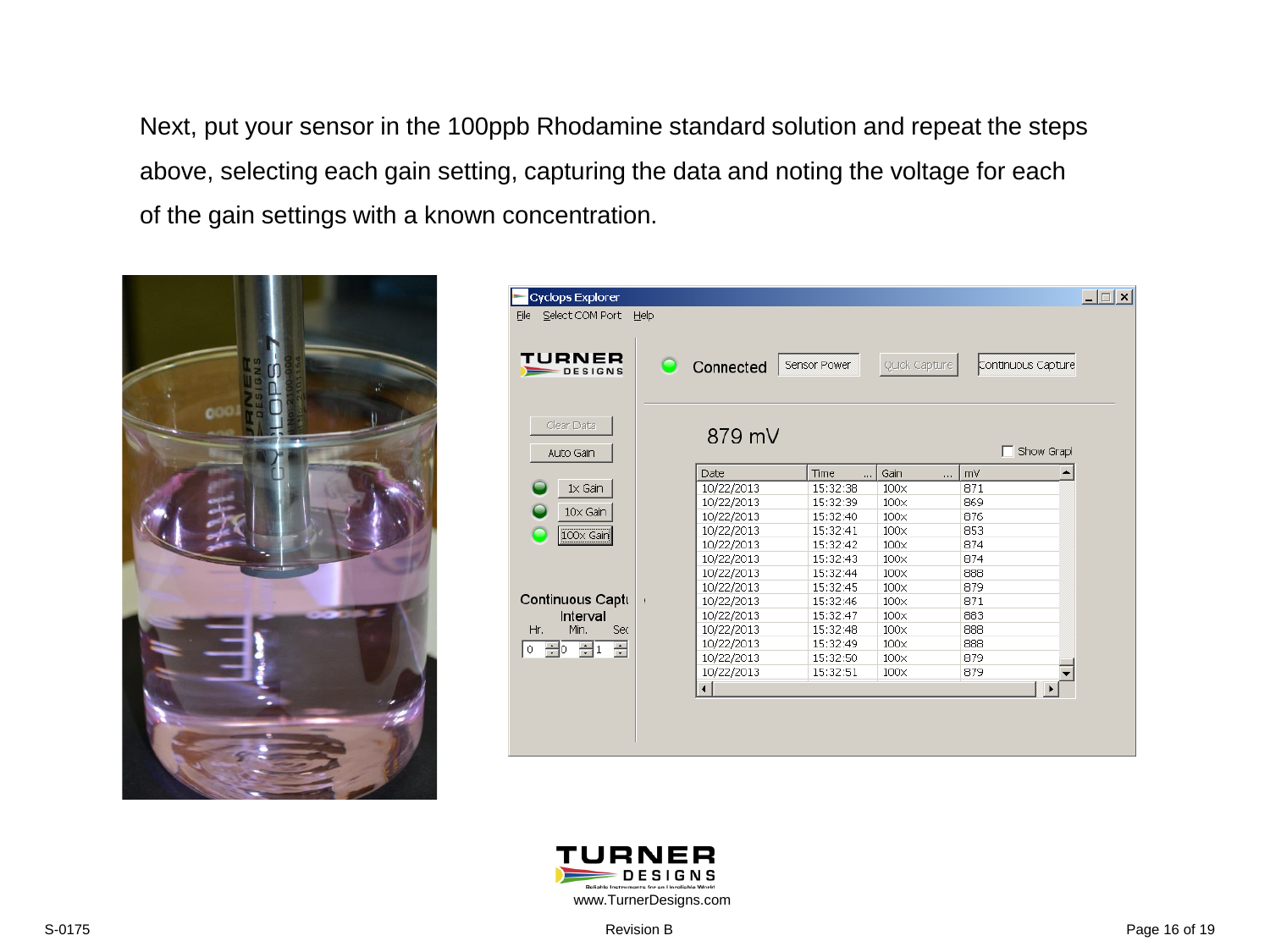When data collection ends, save the collected data to a .txt file by accessing the "File" pull down menu and clicking on the "Save Collected Data" function. This will open a window asking you to navigate to a specific folder and name the file that is to be saved. The default folder in which the data will be saved is the My Documents folder. Saving the data allows you to use it for post analysis. Data cannot be retrieved once you exit the Explorer program if you have not saved it.



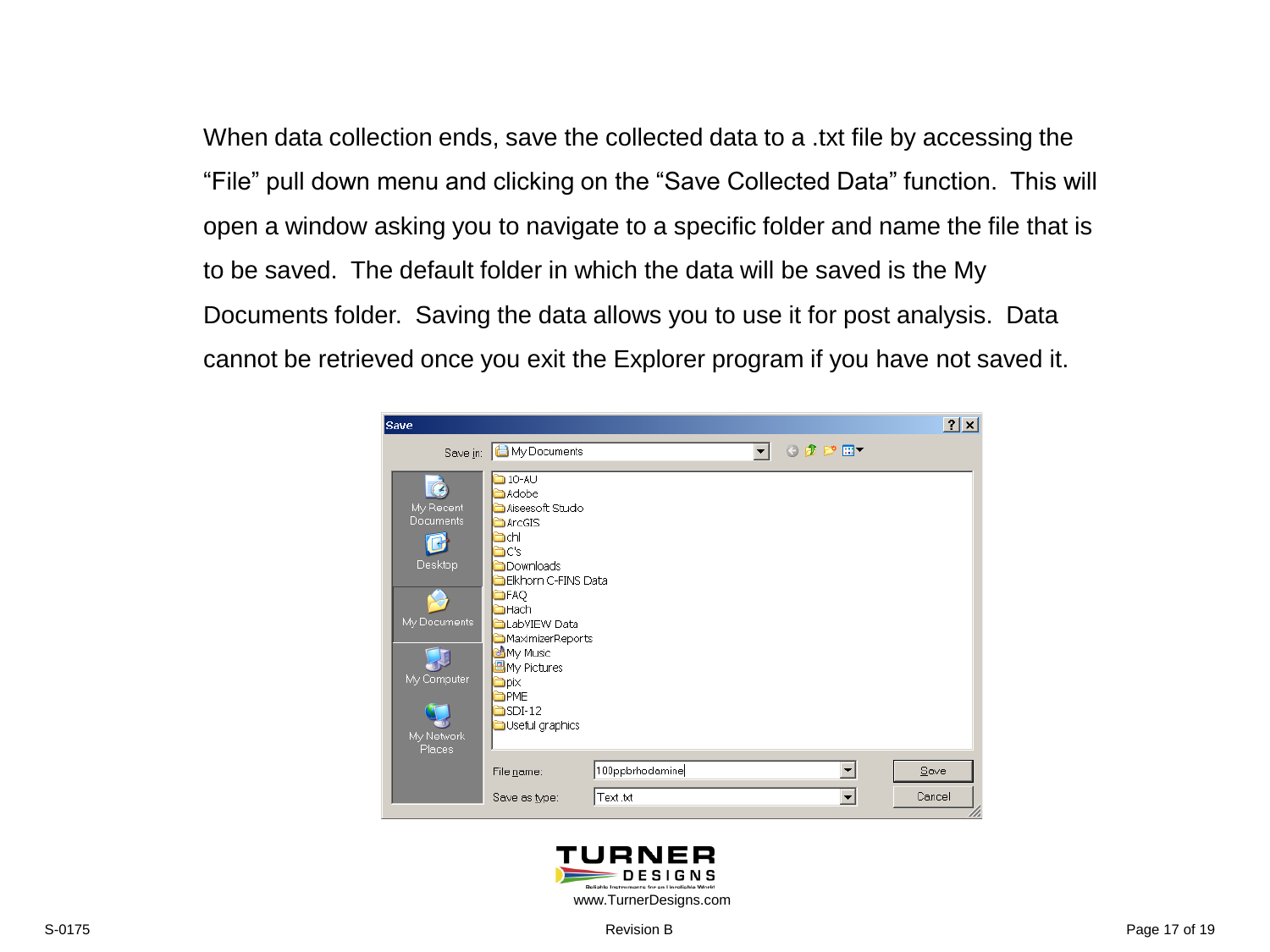After all your data is taken, the following equation can be used to make a correlation to concentration values for sample measurements for each gain:

CSample = [(CStd)/(VoltsStd - VoltsBlank)] \* (VoltsSample – VoltsBlank)

Where Csample = Concentration of sample

CStd = Concentration value of standard used for calibration

VoltsStd = Voltage reading from standard concentration

VoltsSample = Voltage reading from sample(s)

VoltsBlank = Voltage reading from blank

For Example using data we collected to determine Csample

Where:  $CStd = 100ppb$  VoltsSample = 400 VoltsStd = 879 VoltsBlank = 205

CSample = [(CStd)/(VoltsStd - VoltsBlank)] \* (VoltsSample – VoltsBlank) CSample =  $[(100ppb)/(879 - 205)]$  \*  $(400 - 205)$ CSample =  $[(100ppb)/(674)]$  \* (195)  $CSample = (0.148) * (195)$  $CSample = 28.93$  ppb